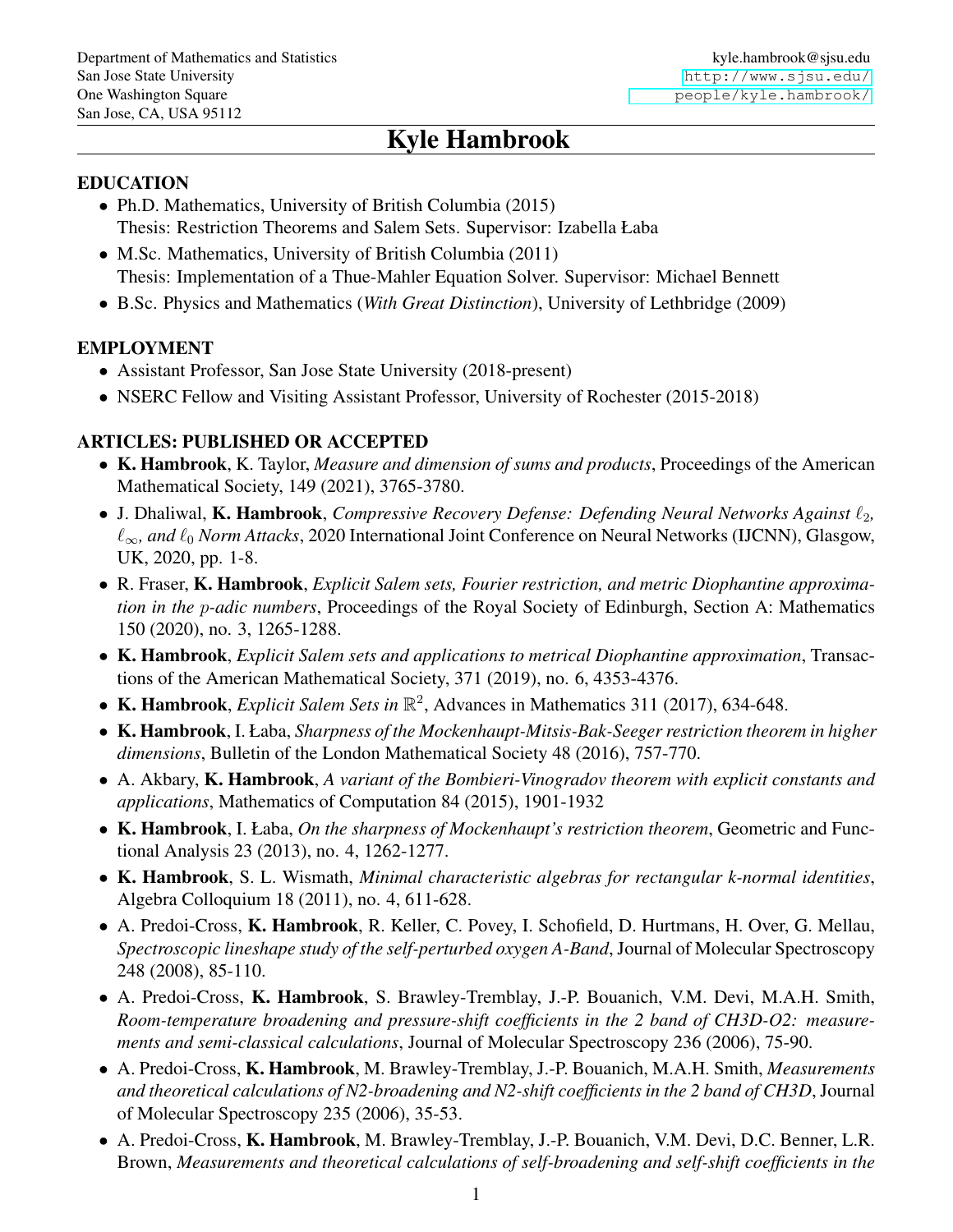*2 band of CH3D*, Journal of Molecular Spectroscopy 234 (2005), 53-74.

# ARTICLES: SUBMITTED

- Kyle Hambrook, Han Yu, *Non-Salem sets in metric Diophantine approximation*, [https://arxiv.](https://arxiv.org/abs/2109.11332) [org/abs/2109.11332](https://arxiv.org/abs/2109.11332)
- **R. Fraser, K. Hambrook**, *Explicit Salem sets in*  $\mathbb{R}^n$ , <https://arxiv.org/abs/1909.04581>
- J. Dhaliwal, K. Hambrook, *DAEs for Linear Inverse Problems: Improved Recovery with Provable Guarantees*, <https://arxiv.org/abs/2101.05130>

## ARTICLES: IN PREPARATION

- K. Hambrook, H. Yu, *Fourier decay and restriction for fractal measure on curves*.
- M. Carnovale, K. Hambrook, *Roth's theorem for fractals*.
- K. Hambrook, A. Iosevich, A. Rice, *Group actions and a multi-parameter Falconer distance problem*
- K. Hambrook, Chun-Kit Lai, *Fourier restriction under general hypotheses*
- K. Hambrook, B. Murphy, *Sharpness of* L 2 *restriction theorems in intermediate dimensions*.
- K. Hambrook, *The logical equivalence of l'Hospital's rule and the least upper bound property*.

## STUDENTS SUPERVISED

- Trent Osland, Graduate Student, San Jose State University, Research Project: The Uniqueness Problem For Trigonometric Series and Fourier Decay of Measures (June 2020 - present)
- Jasjeet Dhaliwal, Graduate Student, San Jose State University, Research Project: Compressed Sensing in Adversarial Machine Learning (Feb 2018 - present)
- Albert Guo, Undergraduate Student, University of Rochester, Independent Study: Portfolio Management (Sep 2017 - Dec 2017).
- Huijun Yu, Undergraduate Student, University of Rochester, Research Project: Fourier Decay and Restriction for Fractal Measures on Curves (Oct 2016 - Apr 2017).

## TEACHING: COURSES

- Average Evaluation Score: 4.0/5
- Department of Mathematics and Statistics, San Jose State University
	- Spring 2021: Math 231B Functional Analysis; Math 108 Introduction to Proof and Abstract Mathematics; Math 275A Topology
	- Fall 2020: Math 231A Real Analysis; Math 108 Introduction to Proof and Abstract Mathematics; Math 132 Advanced Calculus
	- Spring 2020: Math 231A Real Analysis; Math 108 Introduction to Proof and Abstract Mathematics
	- Fall 2019: None (Parental Leave)
	- Spring 2019: MATH 32 Calculus III; MATH 231A Real Analysis
	- Fall 2018: MATH 123 Differential Equations and Linear Algebra; MATH 231B Functional Analysis
- Department of Mathematics, University of Rochester
	- Fall 2017: MTH 161 Calculus IA (Head Instructor and Workshop Coordinator); MTH 210 Introduction to Financial Mathematics; MTH 391W Portfolio Management (Independent Study)
	- Fall 2016: MTH 142 Calculus II; MTH 210 Introduction to Financial Mathematics
	- Fall 2015: MTH 161 Calculus IA; MTH 201 Introduction to Probability
- Department of Mathematics, University of British Columbia
	- Spring 2015: MATH 152 Linear Systems
	- Fall 2014: MATH 104 Differential Calculus with Applications to Commerce and Social Sciences
	- Spring 2013: MATH 105 Integral Calculus with Applications to Commerce and Social Sciences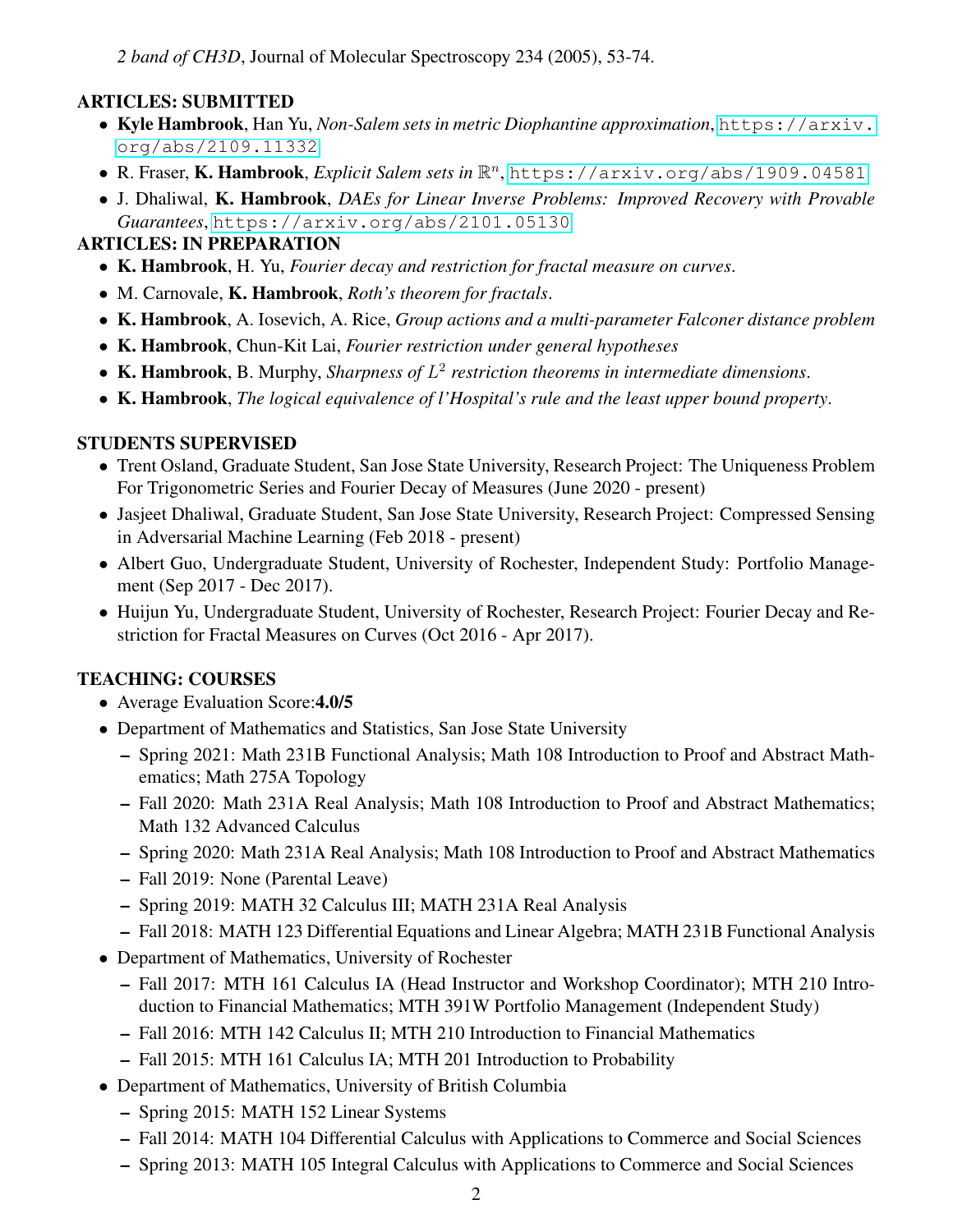– Spring 2011: MATH 101 Integral Calculus with Applications to Physical Sciences and Engineering

# TEACHING: OTHER ACTIVITIES

- Workshop Coordinator for MTH 161 Calculus IA, UR (Sep Dec 2017) Description: Design workshops; run weekly training and coordination meetings with TAs.
- Course Development for MTH 210 Introduction to Financial Mathematics, UR (Sep Dec 2016) Description: Complete redesign at request of UR Simon Business School. LaTeX-ed lecture notes, homeworks, textbook to be basis of course in future.
- Head TA of Math Learning Centre, UBC (Jan Dec 2012) Description: Managing the Math Learning Centre, which includes training, scheduling, and managing the approximately 50 teaching assistants who staff it each term.
- Teaching Assistant, Department of Mathematics, UBC (Sep 2009 Aug 2015) Description: Activities include workshop facilitation, tutoring, marking, and exam invigilation.

#### PROFESSIONAL SERVICE

- Reviewer: Transactions of the American Mathematical Society, Proceedings of the American Mathematical Society, Canadian Journal of Mathematics, Mathematical Association of America Book Reviews, Involve, and Mathematics of Computation.
- Organizer Special Session "Analysis, Combinatorics, and Geometry of Fractals" American Mathematical Society Spring Western Sectional Meeting, Virtual (Formerly: San Francisco State University, San Francisco, CA), May 1-2, 2021.
- Organizer Scientific Session "Harmonic Analysis and its Connections to Geometric Measure Theory and Combinatorics" - 2018 Canadian Mathematical Society Winter Meeting, University of British Columbia, Vancouver, BC, December 7-10, 2018.
- Organizer Special Session "Analysis and Geometry of Fractals" American Mathematical Society Fall Western Sectional Meeting, San Francisco State University, San Francisco, CA, October 27-28, 2018.
- Organizer 11th PIMS Young Researchers Conference in Mathematics and Statistics, Jun 2 4, 2014
- President of American Mathematical Society UBC Student Chapter (Oct 2013 Oct 2014)

## UNIVERSITY AND DEPARTMENT SERVICE

- Department Committee Service (San Jose State University): Graduate Curriculum, MA Mathematics, Analysis, Logic, Number Theory, Calculus (Fall 2018 - present)
- University Committee Service (San Jose State University): Student Fairness
- Faculty-In-Residence Program (University Housing Services, San Jose State University, Fall 2018 present).
- President of UBC Math Graduate Committee (Oct 2011 Oct 2013)
- Executive Committee, UBC Teaching Assistants Union (CUPE 2278) (Sep 2012 Dec 2012)
- Head Selection Committee Graduate Student Representative UBC Department of Mathematics (2011)
- Student Representative University of Lethbridge, Department of Mathematics and Computer Science (2008-2009)
- Math Mania Program Volunteer University of British Columbia (Summer 2010)
- University of Lethbridge Lego Robot and Scratch Programming Summer Camps (Summer 2007-2009)

## PROFESSIONAL DEVELOPMENT

- Teaching Assistant Accreditation Program (Jan 2014 Apr 2014)
- Math Instructional Skills Workshop (Apr 24-27, 2012)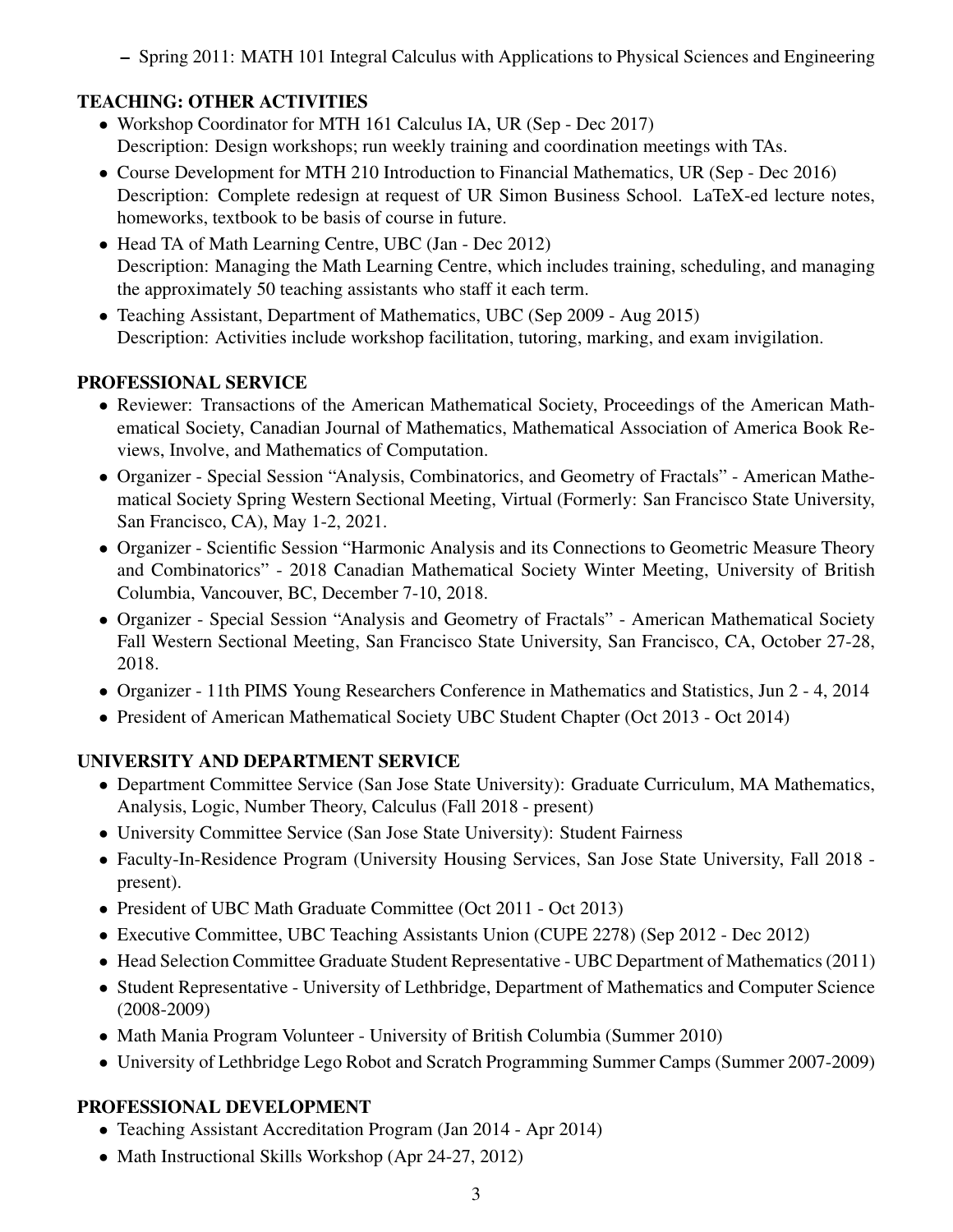#### AWARDS

- NSERC Postdoctoral Fellowship (2015-2017) \$90,000
- Statistical Society of Canada Case Study Competition First Prize (2014) \$500
- NSERC Canada Graduate Scholarship Doctoral Level (2011-2014) \$105,000
- Four Year Doctoral Fellowship University of British Columbia (2011-2015) \$72,000
- Li Tze Fong Memorial Fellowship University of British Columbia (2010) \$25,000
- NSERC Canada Graduate Scholarship Masters Level (2009) \$17,500
- Governor General's Academic Medal (2009)
- Chinook Undergraduate Research Award University of Lethbridge (2008) \$5,625
- NSERC-CMS Math in Moscow Scholarship (2008) \$9,000
- NSERC Undergraduate Student Research Award (2006, 2007) \$5,625
- Governor General's Academic Medal (2004)

#### PRESENTATIONS

- Construction of Explicit Salem Sets in  $R<sup>n</sup>$ , Analysis Seminar, Department of Mathematics, University of Rochester, Feb 5, 2021.
- Explicit Salem Sets of Arbitrary Dimension in R<sup>n</sup>, Analysis Seminar, Department of Mathematics, Indiana University Bloomington, Nov 4, 2020.
- *Explicit Salem Sets of Arbitrary Dimension in Euclidean Space*, Mid-Atlantic Analysis Meeting Seminar, Nov 6, 2020.
- *Compressive Recovery Defense: Defending Neural Networks Against* `2*,* `∞*, and* `<sup>0</sup> *Norm Attacks*, 2020 International Joint Conference on Neural Networks (IJCNN), Special Session I-SS38: Adversarial Machine Learning and Cyber Security, Jul 21, 2020.
- *Explicit Salem Sets in Euclidean Space*, Purdue Analytic Number Theory and Harmonic Analysis Seminar, Purdue University, Jan 22, 2020.
- *Explicit Salem Sets: A Wedding of Fractals, Fourier Analysis, and Diophantine Approximation*, Department of Mathematics and Statistics Colloquium, York University, Jan 20, 2020.
- *Explicit Salem Sets in Euclidean Space*, AMS Special Session on Harmonic Analysis, 2020 AMS-MAA Joint Mathematical Meeting, Denver, Jan 15-18, 2020.
- *Explicit Salem Sets in Euclidean Space*, AMS Special Session on Analysis and Geometry of Fractals, Fall Central Sectional Meeting, University of Wisconsin - Madison, September 14-15, 2019.
- *Construction of Fractal Measures with Rapid Fourier Decay*, 2018 Canadian Mathematical Society Winter Meeting, Vancouver, Dec 7-10, 2018.
- *Fourier Decay and Fourier Restriction for Fractal Measures on Curves*, Analysis Seminar, University of Wisconsin - Madison, Nov 12, 2018.
- *Problems on the Fourier Decay of Measures on Fractal Sets*, AMS Special Session on Analysis and Geometry of Fractals, Fall Western Sectional Meeting, San Francisco State University, October 27-28, 2018.
- *Measure and Dimension of Unions of Fractals*, Colloquium, San Jose State University, Oct 17, 2018.
- *Problems on Fourier Decay and Fourier Restriction for Fractal Measures*, Analysis Seminar, University of Rochester, Oct 20, 2017.
- *Fourier Analysis in Metric Diophantine Approximation*, Colloquium, University of Lethbridge, Oct 13, 2017.
- *Optimal Fourier Decay of Fractal Measures and Metric Diophantine Approximation*, Postdoctoral Seminar, University of Calgary, Oct 11, 2017.
- *Fourier Decay of Singular Measures, Salem Sets, and Metric Diophantine Approximation*, Analysis Seminar, Ohio State University, Sep 28, 2017.